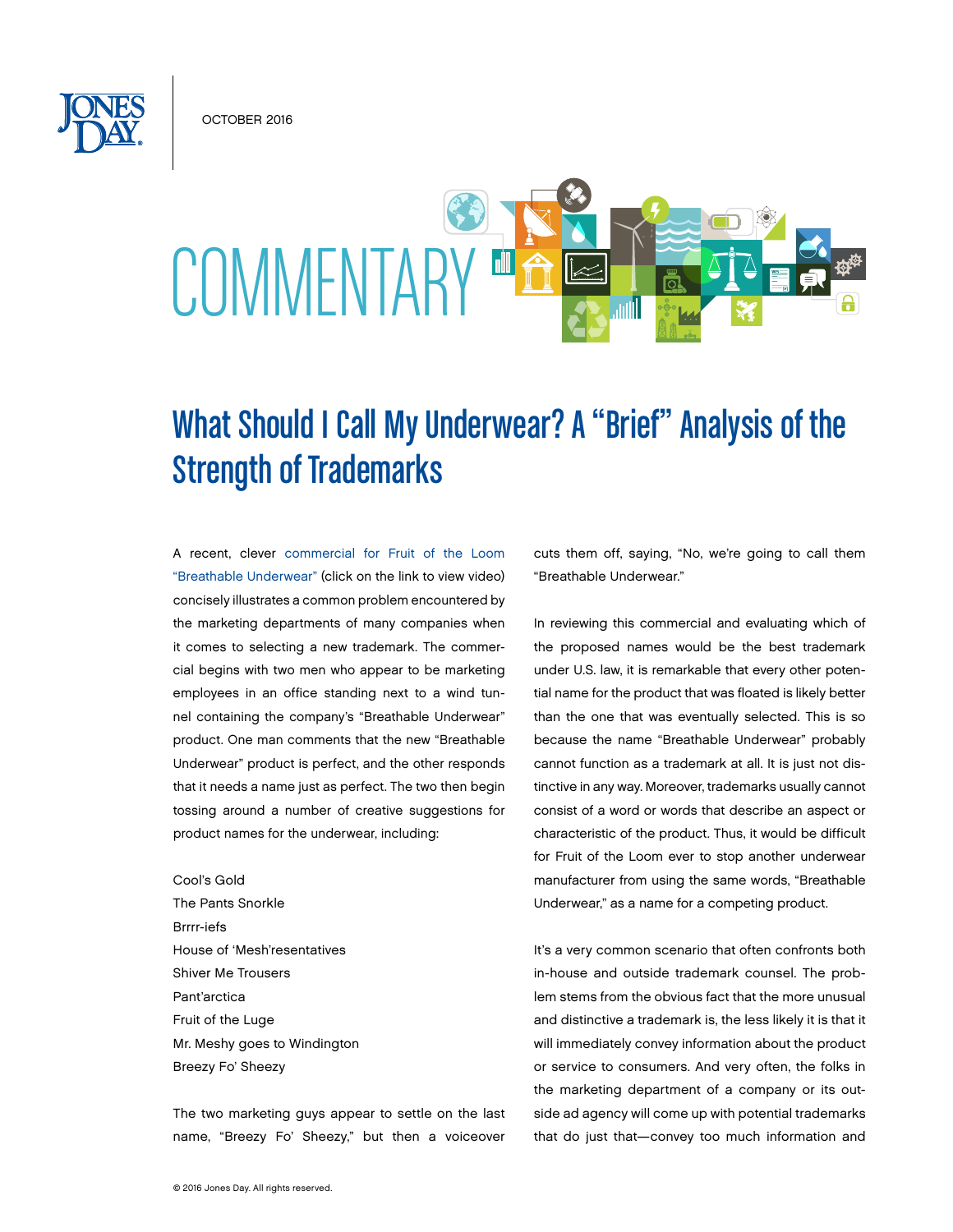describe an obvious and desirable aspect or characteristic of the product. In doing so, they have probably doomed these trademarks because they forever will be inherently weak and difficult to enforce.

Courts today in trademark cases routinely use the distinctiveness spectrum developed by the United States Court of Appeals for the Second Circuit in *Abercrombie & Fitch Co. v. Hunting World, Inc.*, 537 F.2d 4 (2d Cir. 1976) to determine the degree of protection that should be afforded to a trademark. In order of increasing distinctiveness, the five categories on the *Abercrombie* spectrum are: (i) generic; (ii) descriptive; (iii) suggestive; (iv) arbitrary; and (v) fanciful.

A generic word can never, ever function as a trademark. *Abercrombie*, 537 F.2d at 9. Some examples of generic marks are "Wood" for lumber or "Aspirin" for acetylsalicylic acid. A descriptive term is one that "conveys an immediate idea of the ingredients, qualities or characteristics of the goods." *Id.* at 10-11. Some examples of descriptive marks include "Tasty" for bread, or "Shatterproof" for glass. Descriptive marks are not inherently distinctive; that is, they do not identify a particular source. Therefore, they can receive protection only if they have acquired something trademark lawyers call "secondary meaning." A mark owner establishes this secondary meaning by showing that people identify the mark with a particular source. Of course, it can take many years and require millions of ad dollars to establish secondary meaning for a descriptive trademark in the minds of the public. Indeed, it may never happen.

Despite the inevitable problems with protecting such trademarks, the marketing departments of many companies tend to propose trademarks that are very descriptive. The reason for this tendency is that because the trademark immediately conveys a great deal of information about the product, it makes it much easier to craft advertisements and marketing campaigns. Like generic terms, however, descriptive terms are often in wide use by others on similar goods, and it would be unfair to allow any one company the exclusive use of words that describe products or services. In the Fruit of the Loom commercial, the name "Breathable Underwear" is highly descriptive because it conveys an immediate idea of the most desirable characteristics of the product. Why shouldn't a

company that develops a product with similar characteristics be able to use those same words to accurately describe a characteristic of its competing product? The answer is they probably can, because "Breathable Underwear" is very weak and unlikely to receive much protection as a trademark.

In contrast, suggestive, arbitrary, and fanciful marks start out strong from the start. A suggestive mark "requires imagination, thought and perception to reach a conclusion as to the nature of the goods." *Abercrombie*, 537 F.2d at 10-11 (quoting 3 Callmann, *Unfair Competition, Trademarks and Monopolies* § 71.2 (3d ed.)). Examples of suggestive marks are "Coppertone" for suntan lotion and "Chicken of the Sea" for seafood. Because a suggestive mark is deemed inherently distinctive, it is automatically entitled to protection without proof of secondary meaning. A business selecting a new trademark would do well to aim for coining *at least* a suggestive mark.

The greatest level of protection is afforded to arbitrary and fanciful marks. Arbitrary marks typically consist of a common word applied in an unfamiliar way. *Abercrombie*, 537 F.2d at n. 12. Examples of arbitrary marks include "Apple" for computers and "Amazon" for online retail services. Fanciful marks typically consist of "words invented solely for their use as trademarks." *Id.* Examples of fanciful marks include "Kodak," "Ginsu," and "Exxon."

Below are a few guidelines to help you avoid selecting weak trademarks:

# Don't Pick Words or Phrases that Cannot Be Registered

There is no point in investing in a trademark that you can't register. Registering the trademark protects it from competitors, ensures your ownership rights in the mark, and makes it easier to enforce your rights in court.

#### Avoid Purely Descriptive Words

As discussed above, words that describe the characteristics or aspects of the goods or services sold with the trademark are usually weak and unregistrable.